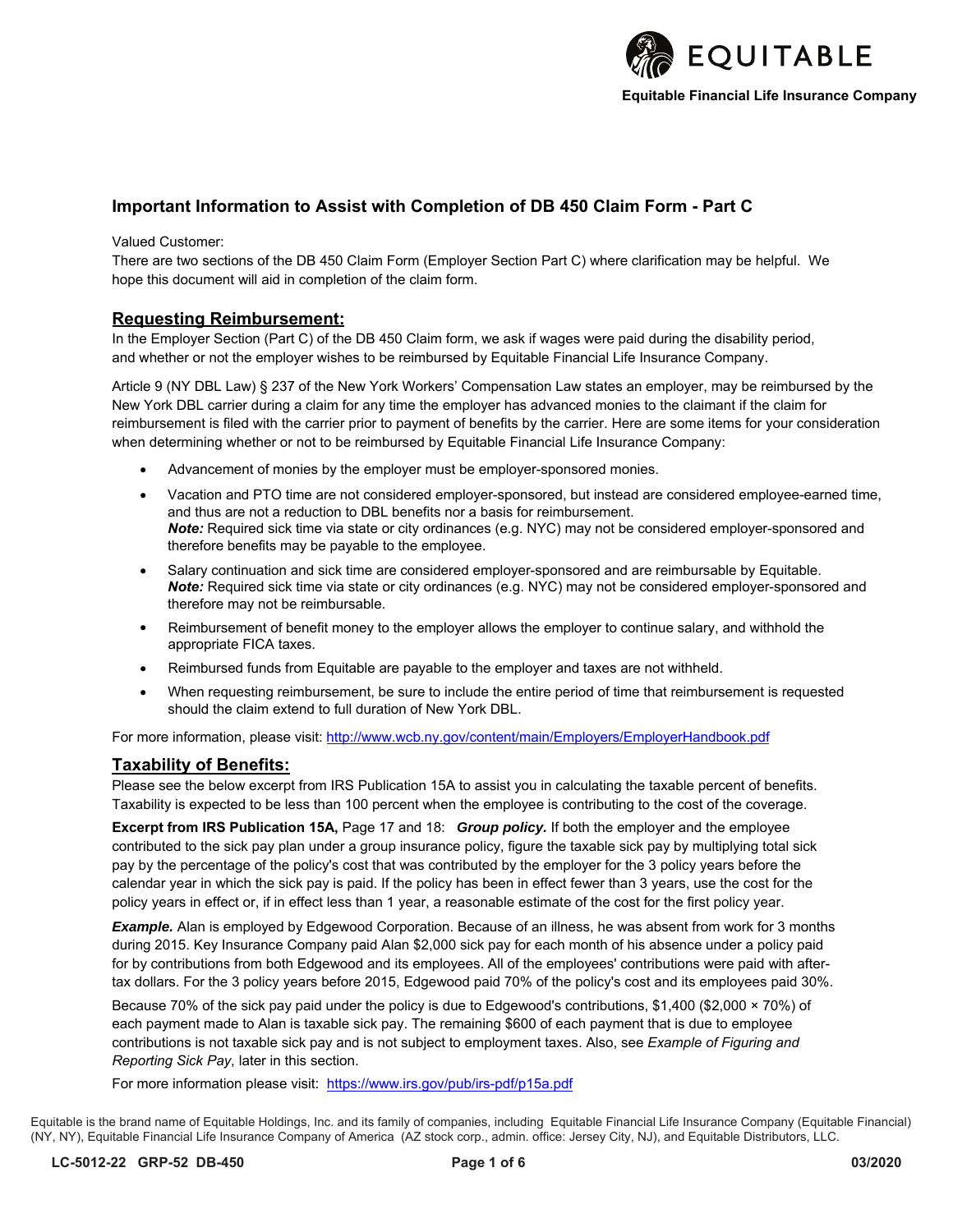| <b>Clear Form</b>                                                                                                                  |                       |                                                                        | NOTICE AND PROOF OF CLAIM FOR DISABILITY BENEFITS                                                                                                                                                                                                                                                                                      |                                               |                                        |                                            |                                                                                                                                                                                                                                                                                                                                                                                                                                                                                                                                                                                                                                                                                                                                                                                                                                                                                    |        |
|------------------------------------------------------------------------------------------------------------------------------------|-----------------------|------------------------------------------------------------------------|----------------------------------------------------------------------------------------------------------------------------------------------------------------------------------------------------------------------------------------------------------------------------------------------------------------------------------------|-----------------------------------------------|----------------------------------------|--------------------------------------------|------------------------------------------------------------------------------------------------------------------------------------------------------------------------------------------------------------------------------------------------------------------------------------------------------------------------------------------------------------------------------------------------------------------------------------------------------------------------------------------------------------------------------------------------------------------------------------------------------------------------------------------------------------------------------------------------------------------------------------------------------------------------------------------------------------------------------------------------------------------------------------|--------|
| <b>STATEMENT.</b><br>Lexington, KY 40512-4294 Fax 1-855-864-0530.                                                                  |                       | <b>UNEMPLOYED MORE THAN FOUR (4) WEEKS.</b>                            | <b>CLAIMANT: READ THE FOLLOWING INSTRUCTIONS CAREFULLY</b><br>2. YOU MUST COMPLETE ALL ITEMS OF PART A - THE "CLAIMANT'S STATEMENT". BE ACCURATE. CHECK ALL DATES.<br>6. MAKE A COPY OF THIS COMPLETED FORM FOR YOUR RECORDS BEFORE YOU SUBMIT IT.<br><b>PART A - CLAIMANT'S STATEMENT (Please Print or Type) ANSWER ALL QUESTIONS</b> |                                               |                                        |                                            | 1. USE THIS FORM IF YOU BECOME SICK OR DISABLED WHILE EMPLOYED OR IF YOU BECOME SICK OR DISABLED WITHIN FOUR (4) WEEKS<br>AFTER TERMINATION OF EMPLOYMENT. USE GREEN CLAIM FORM DB-300 IF YOU BECOME SICK OR DISABLED AFTER HAVING BEEN<br>3. BE SURE TO DATE AND SIGN YOUR CLAIM (SEE ITEM 15). IF YOU CANNOT SIGN THIS FORM, YOUR REPRESENTATIVE MAY SIGN IT ON YOUR<br>BEHALF. IN THAT EVENT, THE NAME, ADDRESS AND REPRESENTATIVE'S RELATIONSHIP TO YOU SHOULD BE NOTED UNDER THE SIGNATURE.<br>4. DO NOT MAIL THIS CLAIM UNLESS YOUR HEALTH CARE PROVIDER COMPLETES AND SIGNS PART B - THE "HEALTH CARE PROVIDER'S<br>5. YOUR COMPLETED CLAIM SHOULD BE MAILED WITHIN THIRTY (30) DAYS AFTER YOU BECOME SICK OR DISABLED TO YOUR LAST EMPLOYER<br>OR YOUR LAST EMPLOYER'S INSURANCE COMPANY Equitable Financial Life Insurance Company Group Claims Department P.O. Box 14294 |        |
| 1. My name is: (First, Middle & Last)                                                                                              |                       |                                                                        |                                                                                                                                                                                                                                                                                                                                        |                                               |                                        |                                            | 2. Social Security Number: 3. Date of Birth:   4. Marital Status<br>Married                                                                                                                                                                                                                                                                                                                                                                                                                                                                                                                                                                                                                                                                                                                                                                                                        | Single |
|                                                                                                                                    |                       |                                                                        | 5. My Address: (Number, Street, City or Town, State & Zip Code)                                                                                                                                                                                                                                                                        |                                               |                                        |                                            | 6. My disability is: (if injury, also state how, when and where it occurred)                                                                                                                                                                                                                                                                                                                                                                                                                                                                                                                                                                                                                                                                                                                                                                                                       |        |
| 7. My Telephone Number:                                                                                                            |                       |                                                                        | 8. E-Mail Address: (E-Mail is used to provide important status updates.)                                                                                                                                                                                                                                                               |                                               |                                        |                                            |                                                                                                                                                                                                                                                                                                                                                                                                                                                                                                                                                                                                                                                                                                                                                                                                                                                                                    |        |
| 9. I became disabled on:                                                                                                           |                       | a. I worked on that day:                                               | Yes                                                                                                                                                                                                                                                                                                                                    | No                                            |                                        | b. I have since worked for wages or profit | Yes                                                                                                                                                                                                                                                                                                                                                                                                                                                                                                                                                                                                                                                                                                                                                                                                                                                                                | No     |
| Month/ Day/ Year                                                                                                                   |                       |                                                                        |                                                                                                                                                                                                                                                                                                                                        |                                               | If "Yes", give dates:                  |                                            |                                                                                                                                                                                                                                                                                                                                                                                                                                                                                                                                                                                                                                                                                                                                                                                                                                                                                    |        |
|                                                                                                                                    |                       |                                                                        | 10. Give name of last employer. If more than one employer during the last eight (8) weeks, name all employers.                                                                                                                                                                                                                         |                                               |                                        |                                            |                                                                                                                                                                                                                                                                                                                                                                                                                                                                                                                                                                                                                                                                                                                                                                                                                                                                                    |        |
|                                                                                                                                    |                       | Employer's                                                             |                                                                                                                                                                                                                                                                                                                                        |                                               | Dates of Employment                    |                                            | Average Weekly Wages                                                                                                                                                                                                                                                                                                                                                                                                                                                                                                                                                                                                                                                                                                                                                                                                                                                               |        |
| <b>Business Name</b>                                                                                                               |                       | <b>Business Address</b>                                                |                                                                                                                                                                                                                                                                                                                                        | <b>Phone Number</b>                           | From                                   | Through                                    | (Include Bonuses, Tips,<br>Commissions, Reasonable<br>Value of Board, Rent, etc.)                                                                                                                                                                                                                                                                                                                                                                                                                                                                                                                                                                                                                                                                                                                                                                                                  |        |
|                                                                                                                                    |                       |                                                                        |                                                                                                                                                                                                                                                                                                                                        |                                               | Month/Day/Year                         | Month/Day/Year                             |                                                                                                                                                                                                                                                                                                                                                                                                                                                                                                                                                                                                                                                                                                                                                                                                                                                                                    |        |
|                                                                                                                                    |                       |                                                                        |                                                                                                                                                                                                                                                                                                                                        |                                               |                                        |                                            |                                                                                                                                                                                                                                                                                                                                                                                                                                                                                                                                                                                                                                                                                                                                                                                                                                                                                    |        |
|                                                                                                                                    |                       |                                                                        |                                                                                                                                                                                                                                                                                                                                        |                                               |                                        |                                            |                                                                                                                                                                                                                                                                                                                                                                                                                                                                                                                                                                                                                                                                                                                                                                                                                                                                                    |        |
|                                                                                                                                    |                       |                                                                        |                                                                                                                                                                                                                                                                                                                                        |                                               |                                        |                                            |                                                                                                                                                                                                                                                                                                                                                                                                                                                                                                                                                                                                                                                                                                                                                                                                                                                                                    |        |
| 11. My job is or was: (Occupation)<br>13. For the period of disability covered by this claim:<br>b. Are you receiving or claiming: | (3) Paid Family Leave | (2) Unemployment Insurance Benefits<br>(4) Damages for personal injury | a. Are you receiving wages, salary or separation pay:<br>(1) Workers' compensation for work-connected disability<br>(5) Benefits under the Federal Social Security Act for long-term disability<br>IF "YES" IS CHECKED IN ANY OF THE ITEMS IN 13a OR 13b, COMPLETE THE FOLLOWING                                                       | 12. Name of Union and Local Number, if member | Yes<br>Yes<br>Yes<br>Yes<br>Yes<br>Yes | No<br>No<br>No<br>No<br>No<br><b>No</b>    |                                                                                                                                                                                                                                                                                                                                                                                                                                                                                                                                                                                                                                                                                                                                                                                                                                                                                    |        |
| received<br>$l$ have $ $                                                                                                           |                       | claimed<br>From                                                        |                                                                                                                                                                                                                                                                                                                                        |                                               | For the period                         |                                            | To                                                                                                                                                                                                                                                                                                                                                                                                                                                                                                                                                                                                                                                                                                                                                                                                                                                                                 |        |
|                                                                                                                                    |                       |                                                                        |                                                                                                                                                                                                                                                                                                                                        |                                               |                                        |                                            | 14a. In the year (52 weeks) before your disability began, have you received disability benefits for other periods of disability? □ Yes □ No                                                                                                                                                                                                                                                                                                                                                                                                                                                                                                                                                                                                                                                                                                                                        |        |
| If "Yes", fill in the following: Paid by:                                                                                          |                       |                                                                        | <u> Alban Maria (</u>                                                                                                                                                                                                                                                                                                                  | from:                                         |                                        | to:                                        |                                                                                                                                                                                                                                                                                                                                                                                                                                                                                                                                                                                                                                                                                                                                                                                                                                                                                    |        |
|                                                                                                                                    |                       |                                                                        | 14b. In the year (52 weeks) before your disability began, have you received Paid Family Leave? □ Yes □ No                                                                                                                                                                                                                              |                                               |                                        |                                            |                                                                                                                                                                                                                                                                                                                                                                                                                                                                                                                                                                                                                                                                                                                                                                                                                                                                                    |        |
| If "Yes", fill in the following: Paid by:                                                                                          |                       |                                                                        |                                                                                                                                                                                                                                                                                                                                        | from:                                         |                                        |                                            |                                                                                                                                                                                                                                                                                                                                                                                                                                                                                                                                                                                                                                                                                                                                                                                                                                                                                    |        |
|                                                                                                                                    |                       |                                                                        |                                                                                                                                                                                                                                                                                                                                        |                                               |                                        | to:                                        | 15. I have read the instructions above. I hereby claim Disability Benefits and certify that for the period covered by this claim I was disabled                                                                                                                                                                                                                                                                                                                                                                                                                                                                                                                                                                                                                                                                                                                                    |        |
| banking information.<br>Claim signed on:                                                                                           |                       |                                                                        | STATEMENT OR CONCEALS ANY MATERIAL FACT SHALL BE GUILTY OF A CRIME AND SUBJECT TO FINES AND IMPRISONMENT.<br><b>Claimant's Signature:</b>                                                                                                                                                                                              |                                               |                                        |                                            | and that the foregoing statements, including any accompanying statements, are to the best of my knowledge true and complete.<br>ANY PERSON WHO KNOWINGLY AND WITH INTENT TO DEFRAUD PRESENTS, CAUSES TO BE PRESENTED, OR PREPARES WITH KNOWLEDGE OR<br>BELIEF THAT IT WILL BE PRESENTED TO OR BY AN INSURER, OR SELF-INSURER, ANY INFORMATION CONTAINING ANY FALSE MATERIAL<br>Electronic Funds Transfer (EFT) is our standard method of payment. When making our claim decision we may contact you to obtain your                                                                                                                                                                                                                                                                                                                                                                 |        |
|                                                                                                                                    |                       |                                                                        | If signed by other than claimant, print below: name, address, and relationship of representative:                                                                                                                                                                                                                                      |                                               |                                        |                                            |                                                                                                                                                                                                                                                                                                                                                                                                                                                                                                                                                                                                                                                                                                                                                                                                                                                                                    |        |
|                                                                                                                                    |                       |                                                                        | IF YOU HAVE ANY QUESTIONS ABOUT CLAIMING DISABILITY BENEFITS,<br>BOARD, OR WRITE TO: WORKERS' COMPENSATION BOARD, DISABILITY                                                                                                                                                                                                           |                                               |                                        |                                            | SI TIENE DUDAS RELACIONADAS CON LA RECLAMACIÓN DE BENEFICIOS<br>CONTACT THE NEAREST OFFICE OF THE NYS WORKERS' COMPENSATION POR INCAPACIDAD, COMUNIQUESE CON LA OFICINA MAS CERCANA DE<br>LA JUNTA DE COMPENSACIÓN OBRERA DE NUEVA YORK, O ESCRIBA<br>BENEFITS BUREAU, 100 BROADWAY-MENANDS, ALBANY, NY 12241-0005 A: WORKER'S COMPENSATION BOARD, DISABILITY BENEFITS BUREAU,                                                                                                                                                                                                                                                                                                                                                                                                                                                                                                     |        |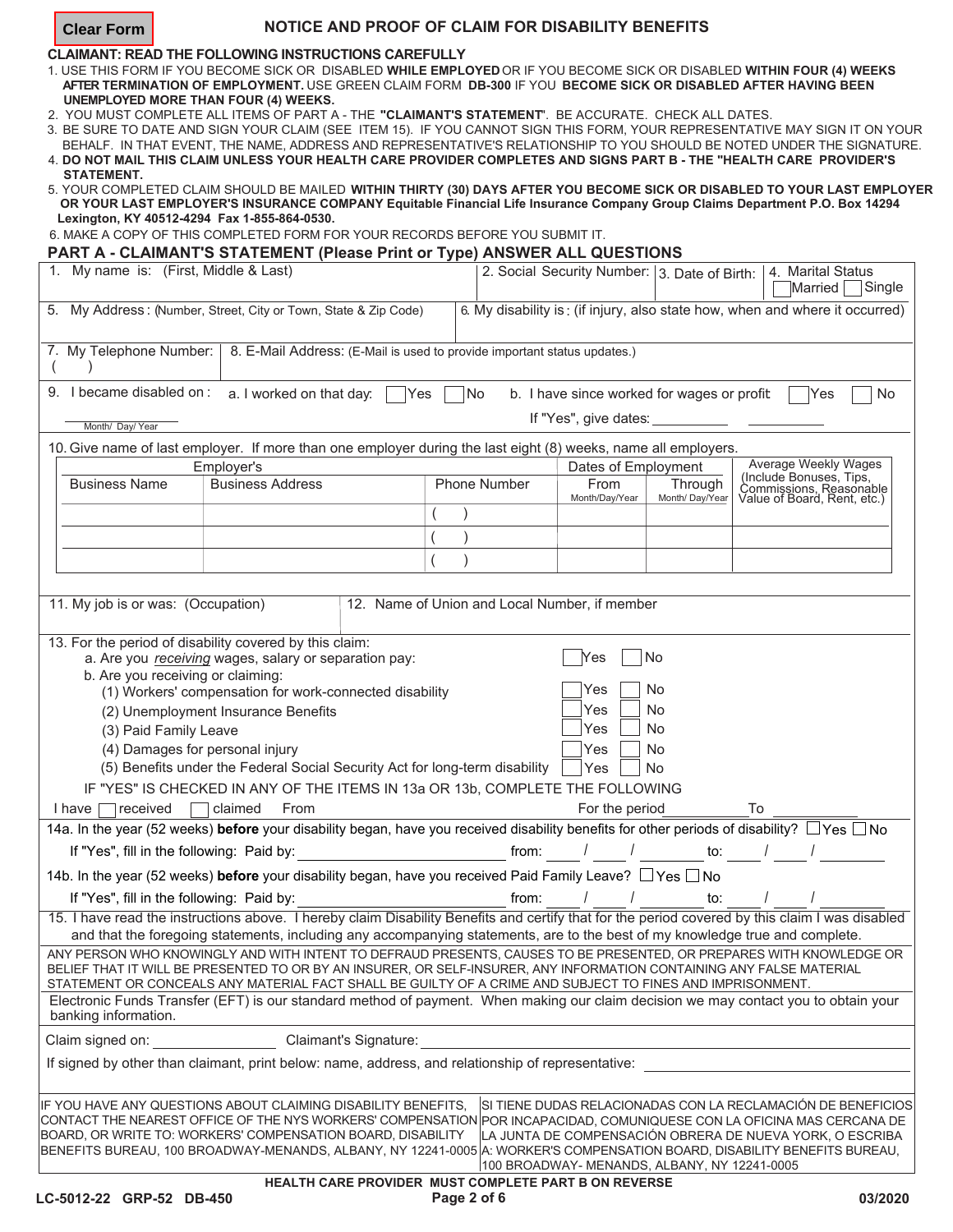| IMPORTANT: USE THIS FORM ONLY WHEN THE CLAIMANT BECOMES SICK OR DISABLED WHILE EMPLOYED OR BECOMES SICK OR<br>DISABLED WITHIN FOUR (4) WEEKS AFTER TERMINATION OF EMPLOYMENT. OTHERWISE USE GREEN CLAIM FORM DB-300.                                                                                                                                     |                                                                                                                                                                                                                                                                                                                                                     |                             |  |  |  |  |
|----------------------------------------------------------------------------------------------------------------------------------------------------------------------------------------------------------------------------------------------------------------------------------------------------------------------------------------------------------|-----------------------------------------------------------------------------------------------------------------------------------------------------------------------------------------------------------------------------------------------------------------------------------------------------------------------------------------------------|-----------------------------|--|--|--|--|
| PART B - HEALTH CARE PROVIDER'S STATEMENT (Please Print or Type)                                                                                                                                                                                                                                                                                         |                                                                                                                                                                                                                                                                                                                                                     |                             |  |  |  |  |
| THE HEALTH CARE PROVIDER'S STATEMENT MUST BE FILLED IN COMPLETELY AND THE FORM MAILED TO THE INSURANCE<br>CARRIER OR SELF-INSURED EMPLOYER, OR RETURNED TO THE CLAIMANT WITHIN SEVEN DAYS OF THE RECEIPT OF THE FORM.                                                                                                                                    |                                                                                                                                                                                                                                                                                                                                                     |                             |  |  |  |  |
| For item 7d, give approximate date. Make some estimate. If disability is caused by or arising in connection with pregnancy,<br>enter estimated delivery date under "Remarks". (Even if considerable question exists, estimate date. Avoid using terms<br>such as unknown or undetermined).                                                               |                                                                                                                                                                                                                                                                                                                                                     |                             |  |  |  |  |
| <b>Claimant's Name:</b>                                                                                                                                                                                                                                                                                                                                  | 2. Date of Birth:                                                                                                                                                                                                                                                                                                                                   | 3. Sex:                     |  |  |  |  |
|                                                                                                                                                                                                                                                                                                                                                          |                                                                                                                                                                                                                                                                                                                                                     | Male<br>Female              |  |  |  |  |
| 4. Diagnosis/Analysis:                                                                                                                                                                                                                                                                                                                                   |                                                                                                                                                                                                                                                                                                                                                     | Diagnosis Code:             |  |  |  |  |
|                                                                                                                                                                                                                                                                                                                                                          |                                                                                                                                                                                                                                                                                                                                                     |                             |  |  |  |  |
|                                                                                                                                                                                                                                                                                                                                                          |                                                                                                                                                                                                                                                                                                                                                     |                             |  |  |  |  |
| 5. Claimant Hospitalized?<br>Yes<br>No<br><b>From</b>                                                                                                                                                                                                                                                                                                    | $\begin{picture}(180,10) \put(0,0){\line(1,0){10}} \put(15,0){\line(1,0){10}} \put(15,0){\line(1,0){10}} \put(15,0){\line(1,0){10}} \put(15,0){\line(1,0){10}} \put(15,0){\line(1,0){10}} \put(15,0){\line(1,0){10}} \put(15,0){\line(1,0){10}} \put(15,0){\line(1,0){10}} \put(15,0){\line(1,0){10}} \put(15,0){\line(1,0){10}} \put(15,0){\line($ |                             |  |  |  |  |
| 6. Operation Indicated?<br>Yes<br>No.                                                                                                                                                                                                                                                                                                                    |                                                                                                                                                                                                                                                                                                                                                     |                             |  |  |  |  |
| 7. Enter Dates for the Following:<br>a. Date of your first treatment for this disability: ____________________<br>b. Date of your most recent treatment for this disability: _______________                                                                                                                                                             |                                                                                                                                                                                                                                                                                                                                                     |                             |  |  |  |  |
| c. Date claimant was unable to work because of this disability: ________________                                                                                                                                                                                                                                                                         |                                                                                                                                                                                                                                                                                                                                                     |                             |  |  |  |  |
| d. Date claimant will be able to perform usual work: _____________________                                                                                                                                                                                                                                                                               |                                                                                                                                                                                                                                                                                                                                                     |                             |  |  |  |  |
| e. If disability is pregnancy related, please estimate delivery date: _________                                                                                                                                                                                                                                                                          |                                                                                                                                                                                                                                                                                                                                                     |                             |  |  |  |  |
| 8. In your opinion, is this disability the result of injury arising out of and in the course of employment or occupational disease?<br>No If "Yes", has form C-4 been filed with the Workers' Compensation Board?<br><b>Yes</b><br>Remarks: (attach additional sheet, if necessary)                                                                      |                                                                                                                                                                                                                                                                                                                                                     | Yes<br><b>No</b>            |  |  |  |  |
|                                                                                                                                                                                                                                                                                                                                                          |                                                                                                                                                                                                                                                                                                                                                     |                             |  |  |  |  |
| I affirm that I am a:<br>Chiropractor<br>Physician<br>Psychologist                                                                                                                                                                                                                                                                                       | Dentist                                                                                                                                                                                                                                                                                                                                             | Podiatrist<br>Nurse-Midwife |  |  |  |  |
| License Number: William Street Street Street Street Street Street Street Street Street Street Street Street Street Street Street Street Street Street Street Street Street Street Street Street Street Street Street Street St                                                                                                                           |                                                                                                                                                                                                                                                                                                                                                     |                             |  |  |  |  |
| ANY PERSON WHO KNOWINGLY AND WITH INTENT TO DEFRAUD PRESENTS, CAUSES TO BE PRESENTED, OR PREPARES WITH KNOWLEDGE<br>OR BELIEF THAT IT WILL BE PRESENTED TO OR BY AN INSURER, OR SELF-INSURER, ANY INFORMATION CONTAINING ANY FALSE MATERIAL<br>STATEMENT OR CONCEALS ANY MATERIAL FACT SHALL BE GUILTY OF A CRIME AND SUBJECT TO FINES AND IMPRISONMENT. |                                                                                                                                                                                                                                                                                                                                                     |                             |  |  |  |  |

| Health Care Provider's Signature:                           | Date:             |
|-------------------------------------------------------------|-------------------|
| Health Care Provider's Name: (Please Print)                 | Telephone Number: |
| Office Address: (Number, Street, City or Town, State & Zip) |                   |

**HIPAA NOTICE** - In order to adjudicate a workers' compensation claim, WCL13-a (4) (a) and 12 NYCRR 325-1.3 require health care providers to regularly file medical reports of treatment with the Board and the carrier or employer. Pursuant to 45 CFR 164.512 these legally required medical reports are exempt from HIPAA's restrictions on disclosure of health information.

Equitable is the brand name of Equitable Holdings, Inc. and its family of companies, including Equitable Financial Life Insurance Company (Equitable Financial) (NY, NY), Equitable Financial Life Insurance Company of America (AZ stock corp., admin. office: Jersey City, NJ), and Equitable Distributors, LLC.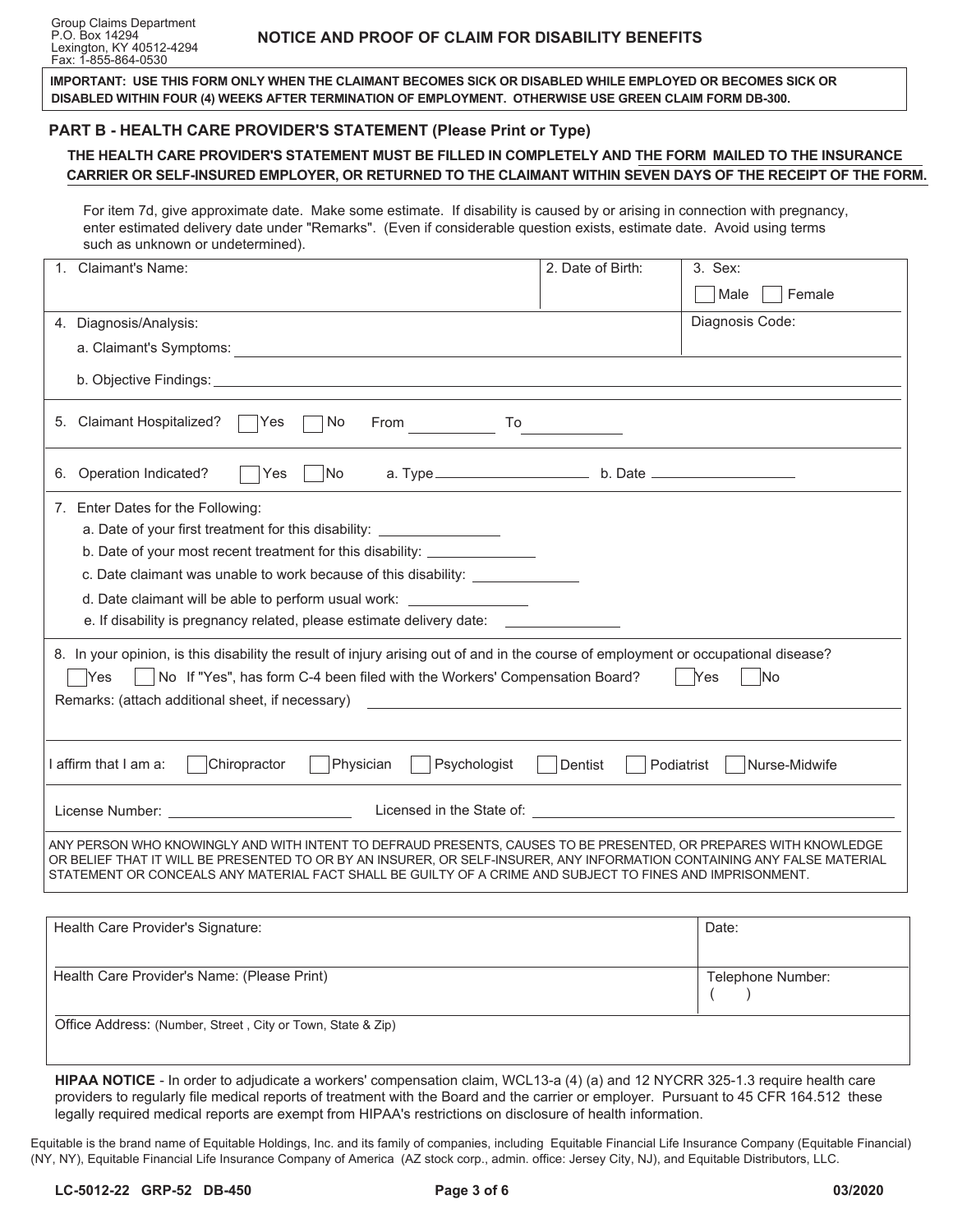#### Group Claims Department P.O. Box 14294 Lexington, KY 40512-4294 Fax: 1-855-864-0530

# **NOTICE AND PROOF OF CLAIM FOR DISABILITY BENEFITS**

| Employee's full name: (As shown on Social Security Card)                                                                                                                     |  |                                                                                        |  |     |      | Social Security Number:                                                                                    |                                               |                                                                                   |  |
|------------------------------------------------------------------------------------------------------------------------------------------------------------------------------|--|----------------------------------------------------------------------------------------|--|-----|------|------------------------------------------------------------------------------------------------------------|-----------------------------------------------|-----------------------------------------------------------------------------------|--|
| Employee's Address: (Street, City, State & Zip Code)                                                                                                                         |  | Check days normally worked:<br>Mon. Tues. Wed. Thurs. Fri.<br>Sun.                     |  |     |      | Date of Birth:<br>Sat.                                                                                     |                                               |                                                                                   |  |
| Date of employment:<br><b>Full Time</b><br>Part Time                                                                                                                         |  |                                                                                        |  |     |      |                                                                                                            |                                               |                                                                                   |  |
| If Part Time, give particulars:                                                                                                                                              |  |                                                                                        |  |     |      |                                                                                                            |                                               |                                                                                   |  |
| If "Yes," is employee entitled to Union Benefits<br>Is employee a Union member?<br><b>No</b><br> Yes<br>No<br>Yes                                                            |  |                                                                                        |  |     |      | Occupation:                                                                                                |                                               |                                                                                   |  |
| Date employee returned to work:<br>Date employee last worked:                                                                                                                |  | Yes<br>No                                                                              |  |     |      | Were wages continued during disability?                                                                    |                                               |                                                                                   |  |
| Were wages employer-sponsored sick pay?<br>Yes                                                                                                                               |  | Were wages Vacation, PTO, or Mandated Sick Time (e.g. NYC)?<br>Yes<br>No<br>From To To |  |     |      |                                                                                                            |                                               |                                                                                   |  |
| Is reimbursement requested?<br>No<br>Yes                                                                                                                                     |  |                                                                                        |  |     |      | EARNINGS 8 WEEKS PRIOR TO AND INCLUDING THE DATE LAST WORKED PRIOR TO THE ONSET OF DISABILITY.<br>No. Days |                                               |                                                                                   |  |
| Is disability due to job?<br>Yes<br>No                                                                                                                                       |  | Month                                                                                  |  | Day | Year |                                                                                                            | Worked                                        | Amount                                                                            |  |
| If "Yes," has a compensation claim been filed?<br>Yes<br>No                                                                                                                  |  |                                                                                        |  |     |      |                                                                                                            |                                               |                                                                                   |  |
| Indicate Weekly Value of Board, Lodging and Tips:                                                                                                                            |  |                                                                                        |  |     |      |                                                                                                            |                                               |                                                                                   |  |
| Is this employee currently covered by Social Security?<br>No<br>Yes                                                                                                          |  |                                                                                        |  |     |      |                                                                                                            | Total                                         |                                                                                   |  |
| If "No," state grounds for exemption:                                                                                                                                        |  |                                                                                        |  |     |      |                                                                                                            |                                               |                                                                                   |  |
| Is employee enrolled in a Long Term Disability Plan?<br>No If "Yes," effective date.<br>Yes                                                                                  |  |                                                                                        |  |     |      |                                                                                                            | <b>Equitable NY Disability Policy Number:</b> |                                                                                   |  |
| Based on the employer/employee premium contributions made over the last 3 years, what percentage of the Weekly Disability                                                    |  |                                                                                        |  |     |      |                                                                                                            |                                               |                                                                                   |  |
| benefit it is considered taxable?<br>the taxable percentage.) (If blank, we will code the benefit as 100% taxable until you submit written notice of the correct taxable %.) |  |                                                                                        |  |     |      |                                                                                                            |                                               | % LTD 4.1 % (See section 6 of IRS Publication 15-A for information on determining |  |
| Employer's Name:                                                                                                                                                             |  |                                                                                        |  |     |      | Employer's Identification Number:                                                                          |                                               |                                                                                   |  |
| Address: (Street, City, State & Zip Code)                                                                                                                                    |  |                                                                                        |  |     |      | Telephone Number:                                                                                          |                                               |                                                                                   |  |
| Signed by:                                                                                                                                                                   |  | Date:                                                                                  |  |     |      | Title:                                                                                                     |                                               |                                                                                   |  |

#### **THE WORKERS' COMPENSATION BOARD EMPLOYS AND SERVES PEOPLE WITH DISABILITIES WITHOUT DISCRIMINATION**

Equitable is the brand name of Equitable Holdings, Inc. and its family of companies, including Equitable Financial Life Insurance Company (Equitable Financial) (NY, NY), Equitable Financial Life Insurance Company of America (AZ stock corp., admin. office: Jersey City, NJ), and Equitable Distributors, LLC.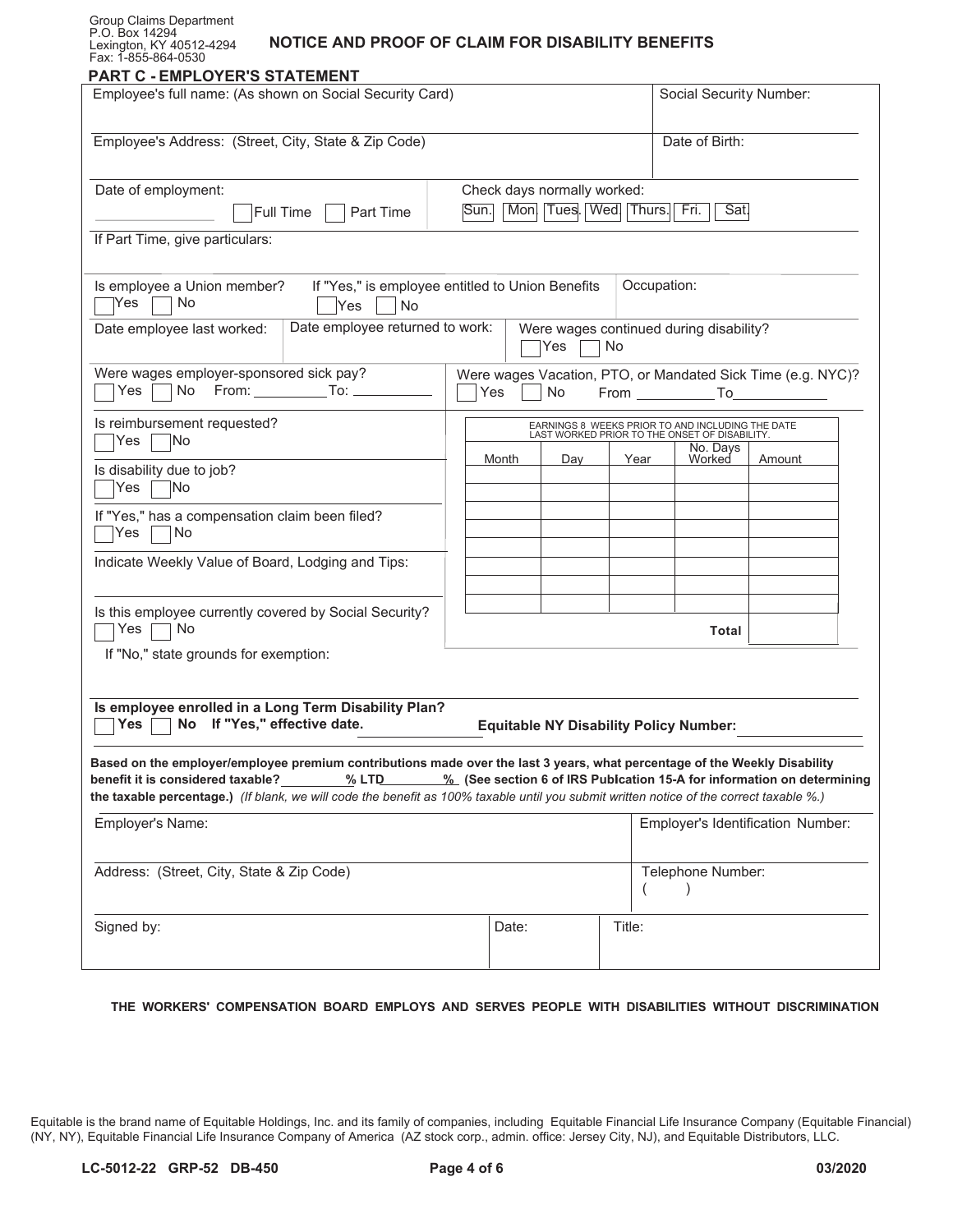### **Signature - Please read the statement that applies to your state of residence and sign the bottom of the second page.**

 not eligible to receive any source of income, except for my disability benefits from this plan. Further, I understand that should I receive income of any kind or perform work of any kind during any period Equitable Financial Life Insurance Company, hereinafter called "The Insurance Company", and/or its Third Party Administrator, hereinafter called "TPA", has approved my disability claim, I must report all details to The Insurance Company and/or its TPA, immediately. If I receive disability income benefits greater than those which should have been paid, I understand that I will be required to provide a lump sum repayment to the Plan. The Insurance Company and /or its TPA has the option to reduce or eliminate future disability payments in order to recover any With the exception of any source(s) of income reported above in this form, I certify by my signature that I have not received and am overpayment balance that is not reimbursed.

 **Jersey, New York, Ohio, Oklahoma, Oregon, Pennsylvania, Puerto Rico, Tennessee, Virginia and Washington:** Any **For residents of all states EXCEPT Arizona, Alabama, California, Colorado, Florida, Kentucky, Maine, Maryland, New**  person who knowingly presents a false or fraudulent claim for payment of a loss or benefit or knowingly presents false information in an application for insurance is guilty of a crime and may be subject to fines and confinement in prison.

**For Residents of Arizona:** For your protection Arizona law requires the following statement to appear on this form. Any person who knowingly presents a false or fraudulent claim for payment of a loss is subject to criminal and civil penalties.

 **For Residents of Alabama:** Any person who knowingly presents a false or fraudulent claim for payment of a loss or benefit or who knowingly presents false information in an application for insurance is guilty of a crime and may be subject to restitution fines or confinement in prison, or any combination thereof.

 **For Residents of California:** For your protection, California law requires the following to appear on this form: Any person who knowingly presents false or fraudulent claim for the payment of a loss is guilty of a crime and may be subject to fines and confinement in state prison.

 fines, denial of insurance, and civil damages. Any insurance company or agent of an insurance company who knowingly provides defraud the policyholder or claimant with regard to a settlement award payable from insurance proceeds shall be reported to the **For residents of Colorado:** It is unlawful to knowingly provide false, incomplete, or misleading facts or information to an insurance company for the purpose of defrauding or attempting to defraud the company. Penalties may include imprisonment, false, incomplete, or misleading facts or information to a policyholder or claimant for the purpose of defrauding or attempting to Colorado Division of Insurance within the Department of Regulatory Agencies.

 **For residents of Florida:** Any person who knowingly and with intent to injure, defraud, or deceive any insurer files a statement of claim or an application containing any false, incomplete, or misleading information is guilty of a felony of the third degree.

**For residents of Kentucky:** Any person who knowingly and with intent to defraud any insurance company or other person files a statement of claim or an application for insurance containing any materially false information or conceals, for the purpose of misleading, information concerning any fact material thereto commits a fraudulent insurance act, which is a crime.

 information to an insurance company for the purpose of defrauding the company. Penalties may include imprisonment, fines and **For residents of Maine, Tennessee, and Washington:** It is a crime to knowingly provide false, incomplete or misleading denial of insurance benefits.

 **For Residents of Maryland:** Any person who knowingly or willfully presents a false or fraudulent claim for payment of a loss or benefit and who knowingly or willfully presents false information in an application for insurance is guilty of a crime and may be subject to fines and confinement in prison.

 **For residents of New Jersey:** Any person who knowingly files a statement of claim containing any false or misleading information is subject to criminal and civil penalties. Any person who includes any false or misleading information on an application for insurance policy is subject to criminal and civil penalties.

 **For residents of Ohio:** Any person who, with intent to defraud or knowing he is facilitating a fraud against an insurer, submits an application or files a claim containing a false or deceptive statement is guilty of insurance fraud.

 **For residents of Oklahoma:** WARNING: Any person who knowingly, and with intent to injure, defraud or deceive any insurer, makes any claim for the proceeds of an insurance policy containing any false, incomplete or misleading information is guilty of a felony.

 application for insurance or statement of claim containing any materially false information or conceals for the purpose of misleading, information concerning any fact material thereto that the insurer relied upon is subject to a denial and/or reduction in **For residents of Oregon:** Any person who knowingly and with intent to defraud any insurance company or other person files an insurance benefits and may be subject to any civil penalties available.

For residents of Pennsylvania: Any person who knowingly and with intent to defraud any insurance company or other person files an application for insurance or statement of claim containing any materially false information or conceals for the purpose of misleading, information concerning any fact material hereto commits a fraudulent insurance act, which is a crime and subjects such person to criminal and civil penalties.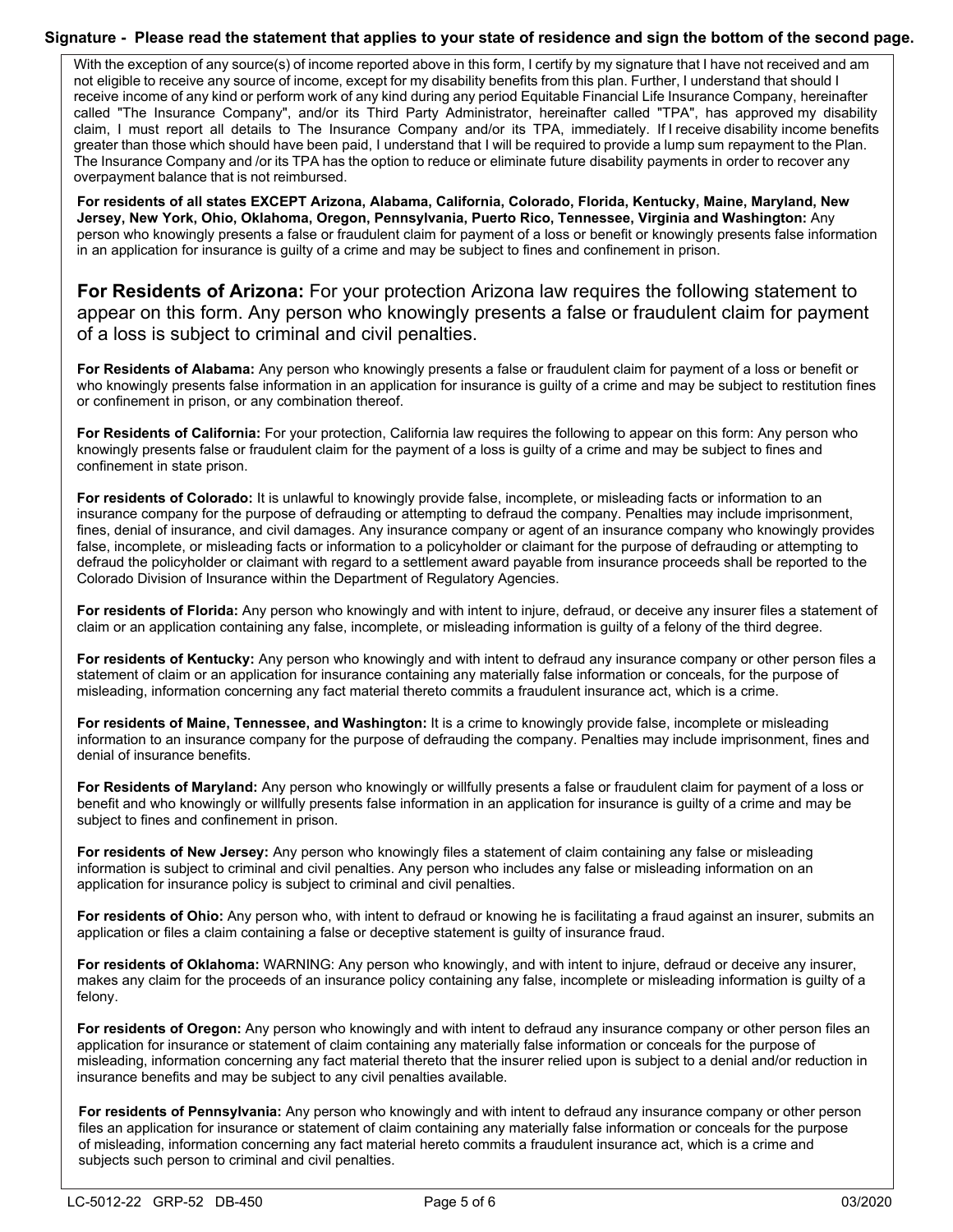# **Signature - Please read the statement that applies to your state of residence and sign the bottom of the page.**

**For residents of Puerto Rico:** Any person who knowingly and with the intention of defrauding presents false information in an insurance application, or presents, helps, or causes the presentation of a fraudulent claim for the payment of a loss or any other benefit, or presents more than one claim for the same damage or loss, shall incur a felony and, upon conviction, shall be sanctioned for each violation by a fine of not less than five thousand dollars (\$5,000) and not more than ten thousand dollars (\$10,000), or a fixed term of imprisonment for three (3) years, or both penalties. Should aggravating circumstances be present, the penalty thus established may be increased to a maximum of five (5) years, if extenuating circumstances are present, it may be reduced to a minimum of two (2) years.

**For residents of Virginia:** Any person who, with the intent to defraud or knowing that he is facilitating a fraud against an insurer, submits an application or files a claim containing a false or deceptive statement may have violated the state law.

**For residents of New York:** Any person who knowingly and with intent to defraud any insurance company or other person files an application for insurance or statement of claim containing any materially false information, or conceals for the purpose of misleading, information concerning any fact material thereto, commits a fraudulent insurance act, which is a crime, and shall also be subject to a civil penalty not to exceed five thousand dollars and the stated value of the claim for each such violation.

The statements contained in this form are true and complete to the best of my knowledge and belief.

Signature Date

 Electronic Funds Transfer (EFT) is our standard method of payment. When making our claim decision we may contact you to obtain your banking information.

Equitable is the brand name of Equitable Holdings, Inc. and its family of companies, including Equitable Financial Life Insurance Company (Equitable Financial) (NY, NY), Equitable Financial Life Insurance Company of America (AZ stock corp., admin. office: Jersey City, NJ), and Equitable Distributors, LLC.